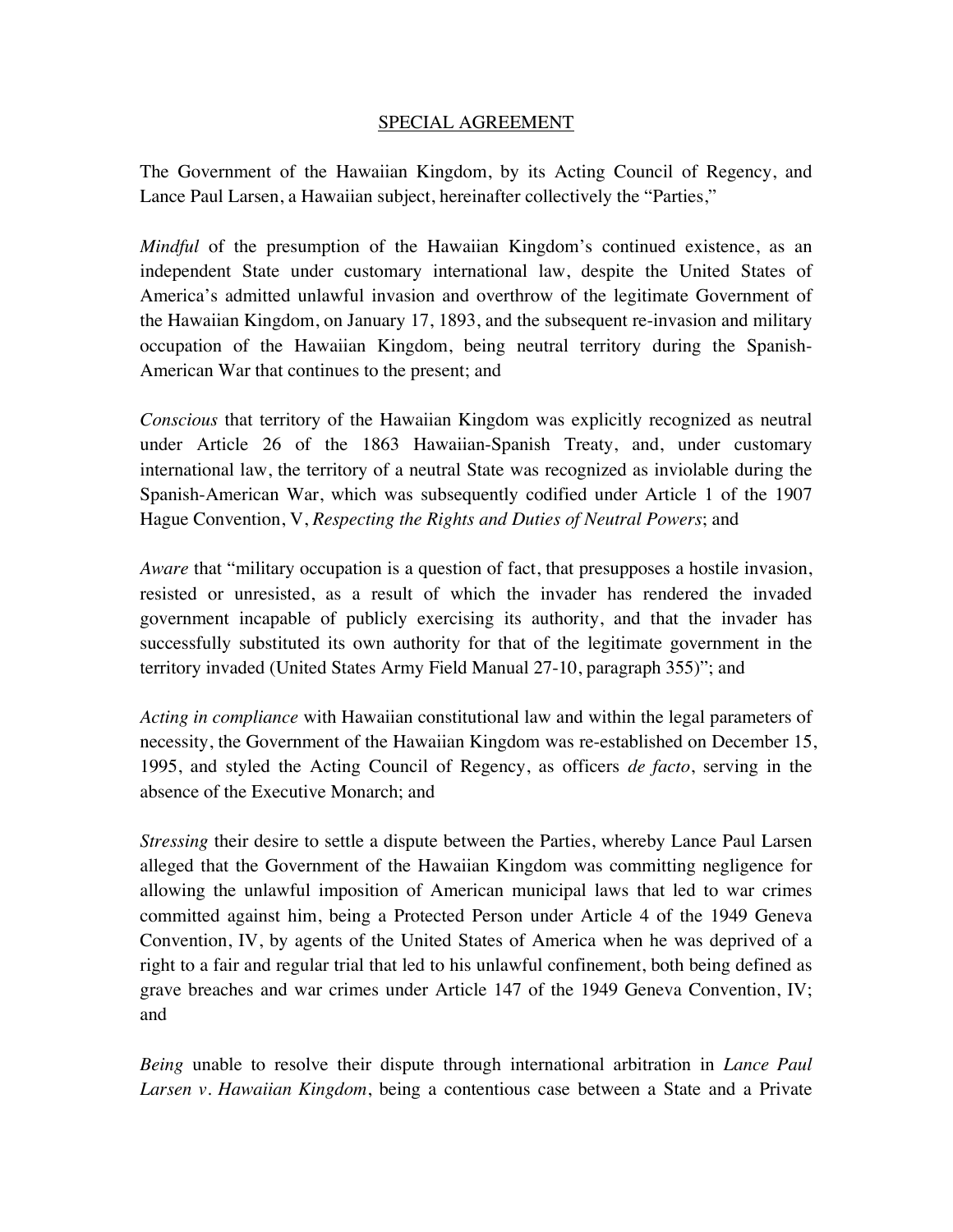entity, held under the auspices of the Permanent Court of Arbitration pursuant to Article 47 of the 1907 Hague Convention, I, (Article 26 of the 1899 Hague Convention, I), on account of the United States of America's refusal to participate in the arbitral proceedings, thereby preventing, under Procedural Order no. 3, the Tribunal to adjudge and declare "(1) that his rights as a Hawaiian subject are being violated under international law as a result of the prolonged occupation of the Hawaiian Islands by the United States of America, and (2) that the plaintiff does have redress against the Respondent Government in relation to these violations," in light of the principle of the indispensible third-party rule, pursuant to the *Monetary Gold Case* (Italy v. France, United Kingdom of Great Britain and Northern Ireland, and United States of America) and *Case Concerning East Timor* (Portugal v. Australia); and

*Taking notice* that the *Lance Paul Larsen v. Hawaiian Kingdom* Case was recognized by the South China Sea Arbitral Tribunal (Philippines v. China) in its Award on Jurisdiction and Admissibility as a precedent case, along with the *Monetary Gold Case* and the *Case Concerning East Timor*, regarding the principle of the indispensable third-party rule; and

*Acknowledging* that the Arbitral Tribunal in its Award noted the prospect for the Parties to pursue fact-finding enquiry by stating, "fact-finding commissions so far held under the auspices of the Permanent Court of Arbitration have not confined themselves to pure questions of fact but have gone on, expressly or by clear implication, to deal with issues of responsibility for those facts (Award, paragraph 13.2)"; and

*Recognizing* that the Government of the Hawaiian Kingdom has an obligation and responsibility to protect the just rights of its citizenry under a military occupation, which includes Lance Paul Larsen, in light of the complexities of international humanitarian law and the role and function of the government of an occupied State toward its citizenry; and

*Cognizant* of the continued unlawful imposition of American municipal laws throughout Hawaiian territory that continues to place Lance Paul Larsen in economic hardship and suffering, since the aforementioned war crimes were committed against his person; and

*Remain* firm to re-establish a trustful and lasting relationship, between a national and his government, while both parties are provisionally under a prolonged occupation by the United States of America, and where both Parties mutually agree that there is no dispute between them, but rather a situation; and

*Endeavor* to fairly resolve this situation according to a coherent body of legal rules, in a manner fitting the principles of international humanitarian law and the basic fundamental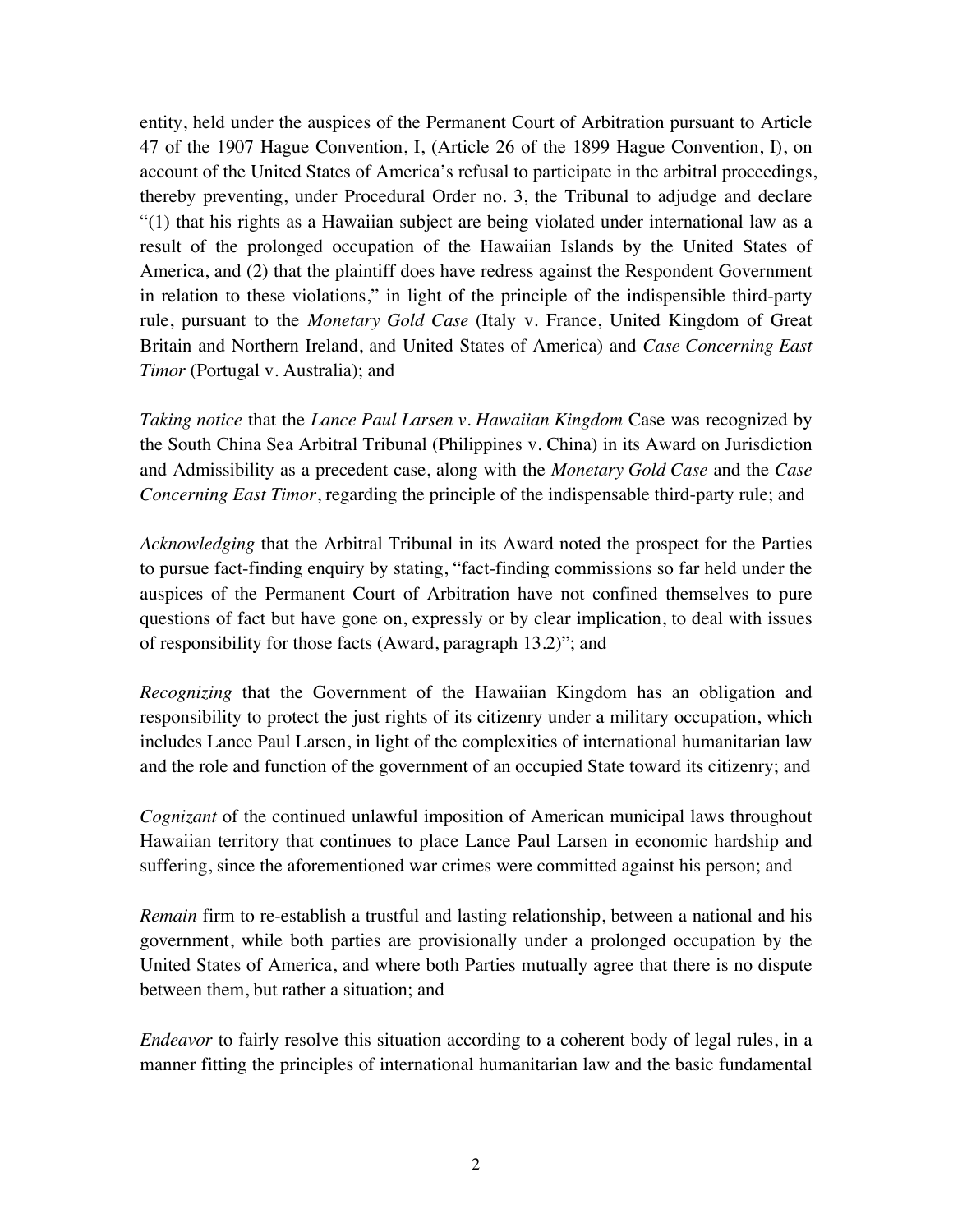right of every person to life, liberty, and of pursuing and obtaining safety and happiness, during a belligerent occupation;

This Special Agreement shall supersede and replace the former Special Agreement made between the Parties dated 22 August 2016;

Having jointly accepted the recommendation of the Tribunal, in its Award in *Lance Paul Larsen v. Hawaiian Kingdom,* the Parties entered into a Special Agreement to form an International Commission of Inquiry under the auspices of the Permanent Court of Arbitration, as follows,

# ARTICLE I

### *International Commission of Inquiry*

- 1. The International Commission of Inquiry, hereinafter the "Commission," shall sit at The Hague, Netherlands.
- 2. The Commission shall consist of three (3) Commissioners to be chosen by the Parties.
- 3. The International Bureau of the Permanent Court of Arbitration at The Hague shall act as a channel of communications between the Parties and the Commission, and provide secretariat including, *inter alia*, arranging for hearing rooms and stenographic or electronic records of hearings [amended 3/26/17; 10/5/17; 10/15/17].

# ARTICLE II

# *Title of Case*

Parties: Hawaiian Kingdom – Lance Paul Larsen Case: Incidents of War Crimes in the Hawaiian Islands—The Larsen Case

# ARTICLE III

# *Issue before the Commission*

The Commission is requested to determine: *First*, what is the function and role of the Government of the Hawaiian Kingdom in accordance with the basic norms and framework of international humanitarian law; *Second*, what are the duties and obligations of the Government of the Hawaiian Kingdom toward Lance Paul Larsen, and, by extension, toward all Hawaiian subjects domiciled in Hawaiian territory and abroad in accordance with the basic norms and framework of international humanitarian law; and, *Third*, what are the duties and obligations of the Government of the Hawaiian Kingdom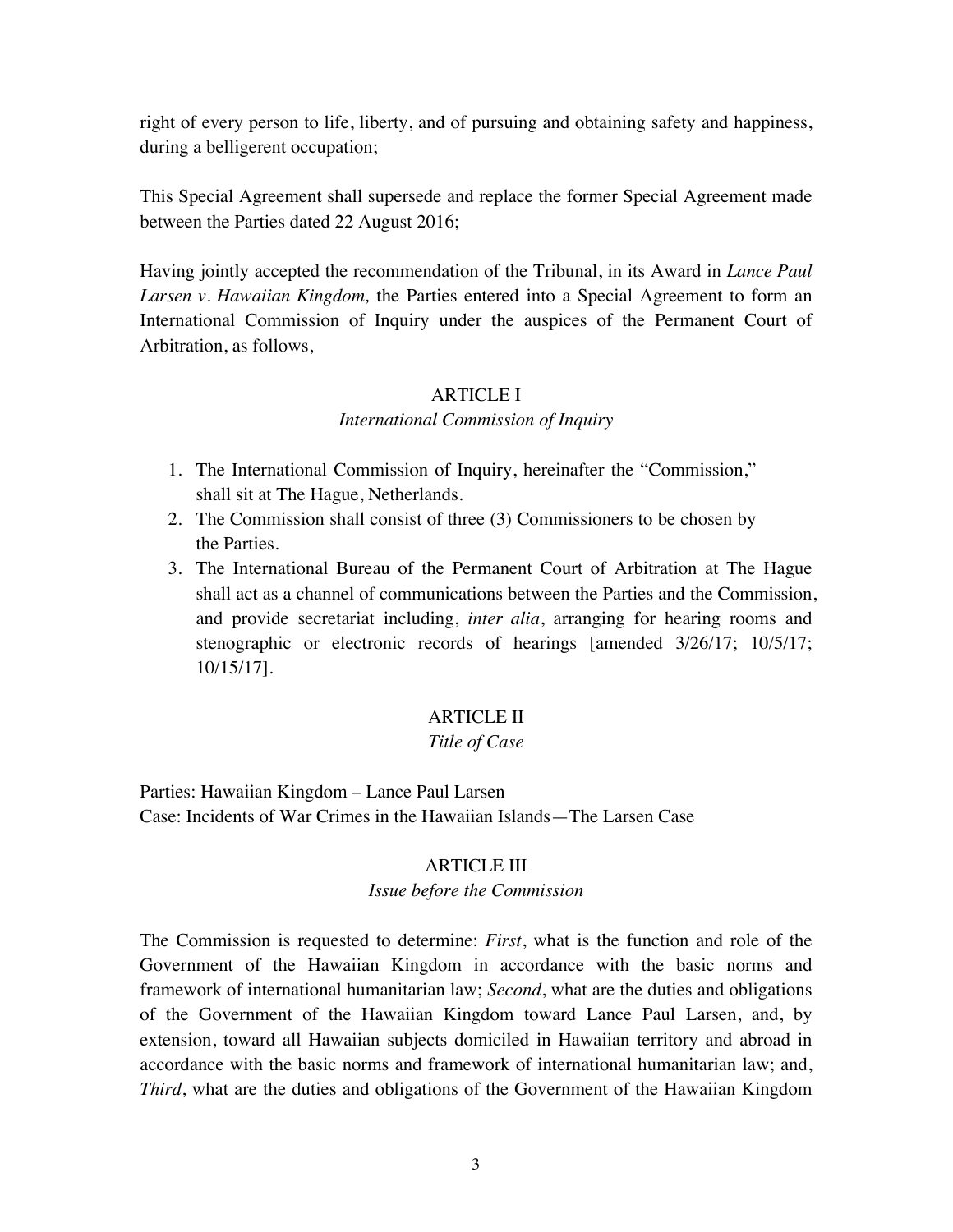toward Protected Persons who are domiciled in Hawaiian territory and those Protected Persons who are transient in accordance with the basic norms and framework of international humanitarian law [amended 10/7/17].

### ARTICLE IV

### *Proceedings*

- 1. The Parties shall co-operate with the Commission in good faith and shall, in particular, comply with requests by the Commission to submit written materials, provide evidence and attend meetings.
- 2. All such documents submitted to the Commission shall, at the same time, be transmitted to the other Party and to the International Bureau.
- 3. The Commission shall give the Parties every opportunity to be present at hearings and investigations, and to submit documents, present evidence and have witnesses and experts called.
- 4. The Commission, after notice to the Parties, may consult any experts of its choice. Such experts shall perform their functions impartially and conscientiously.
- 5. The language of the proceedings shall be English.
- 6. All matters relating to the fact-finding proceedings, including the investigation, hearings, deliberations and findings of the Commission, shall be made public.

### ARTICLE V

### *Rules*

The rules applicable to the matter shall be Part III—*International Commissions of Inquiry*, 1907 Hague Convention for the Pacific Settlement of International Disputes, unless otherwise determined by the terms of this Agreement.

# ARTICLE VI

### *Costs*

All costs incurred for these proceedings shall be borne by the Government of the Hawaiian Kingdom, with the exception of any legal fees and costs incurred by Lance Paul Larsen for his representation in these proceedings, which includes travel and expenses.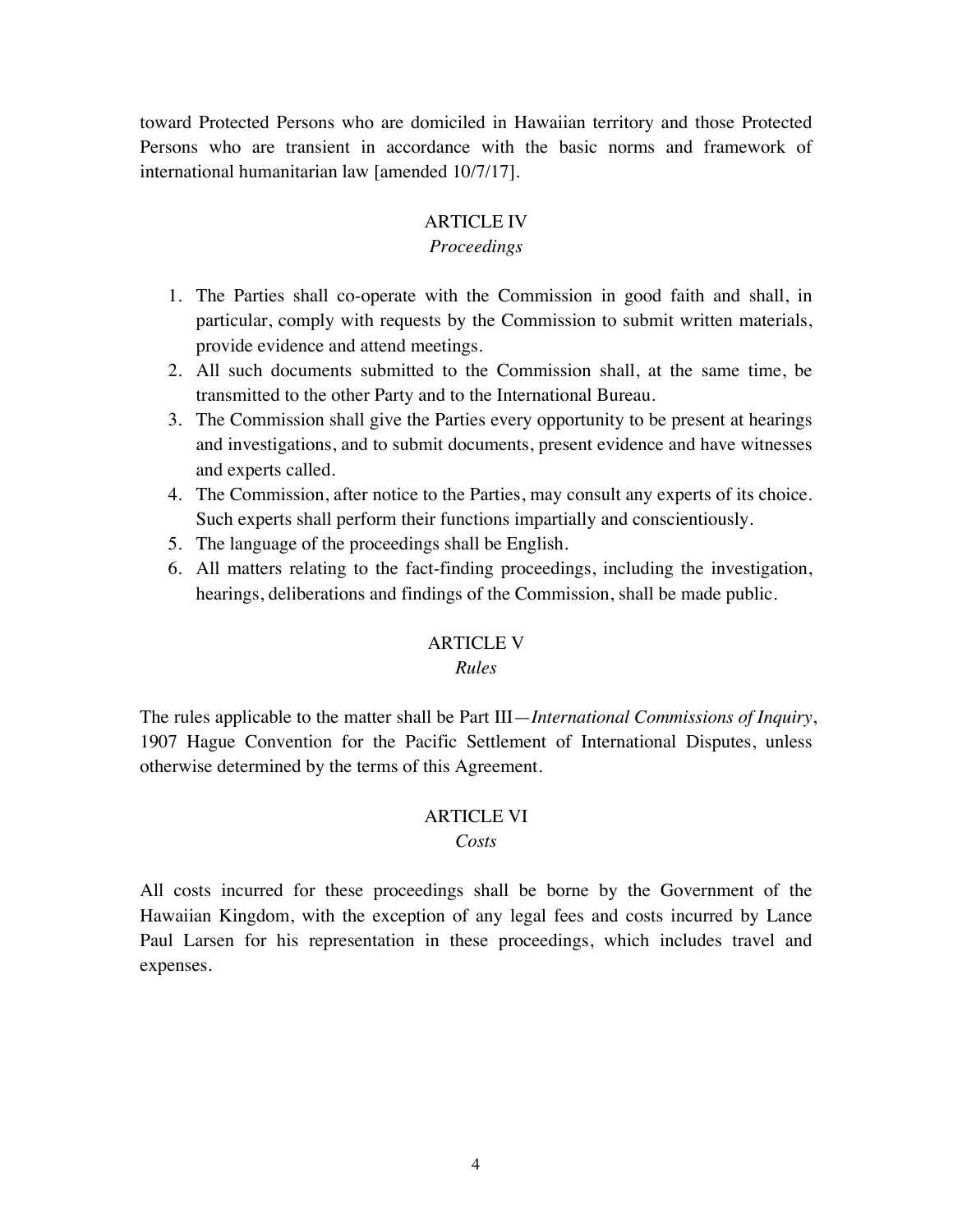### ARTICLE VII *Deposits*

The Government of the Hawaiian Kingdom agrees to deposit \$10,000.00 (USD) in advance for the costs referred to in Article VI as soon as this Agreement shall be notified to the International Bureau of the Permanent Court of Arbitration.

### ARTICLE VIII

### *Execution of Agreement*

- 1. This agreement shall enter into force on the date of the signatures of the two Parties.
- 2. This Agreement shall be notified to the International Bureau of the Permanent Court of Arbitration by joint letter of the Parties.

In witness whereof, the undersigned, being duly authorized thereto, have in the city of Hilo, Hawaiian Islands, signed this Special Agreement on January 19, 2017.

[*signed*] [*signed*] David Keanu Sai, Ph.D. Lance Paul Larsen Chairman, Acting Council of Regency Minister of the Interior of the Hawaiian Kingdom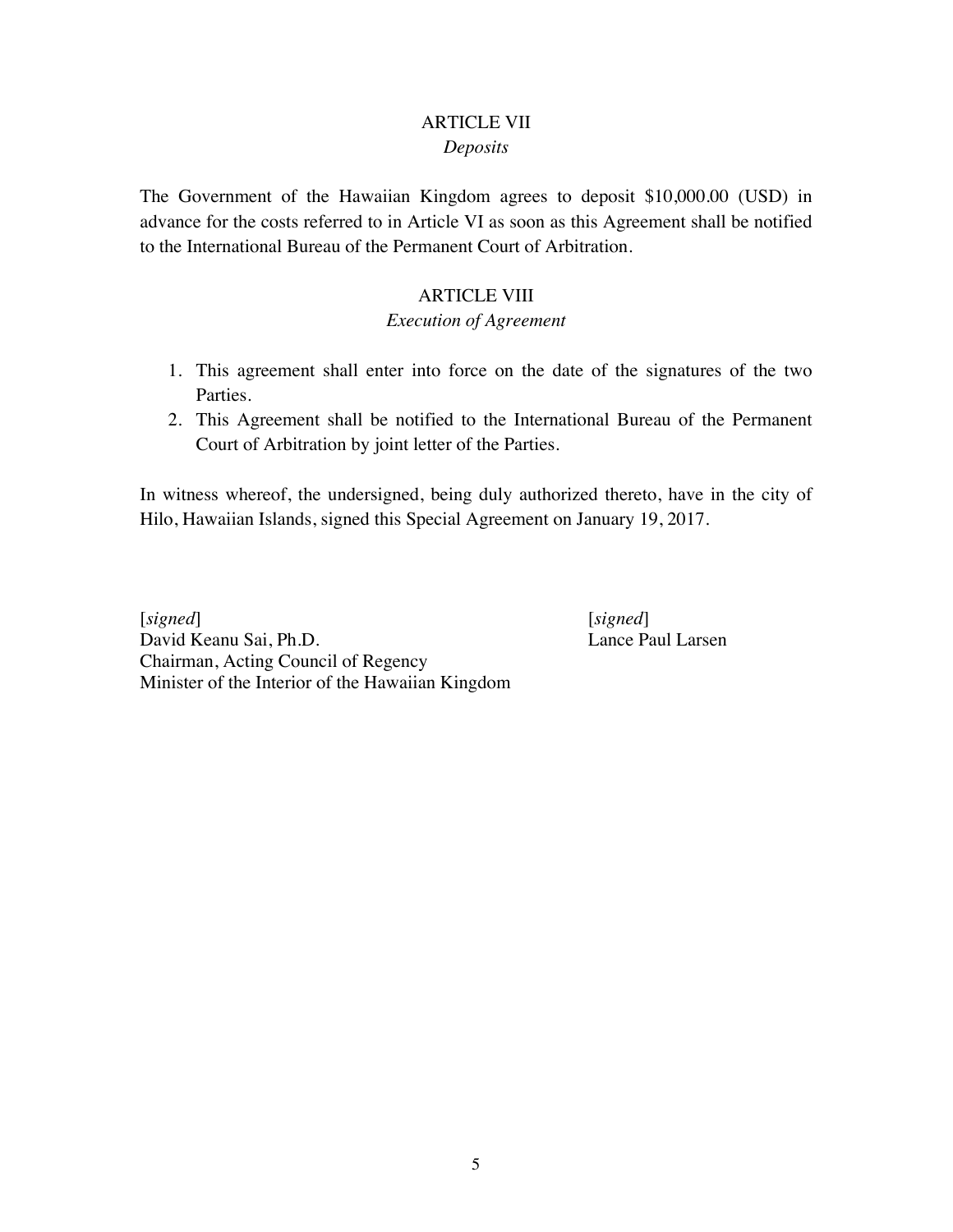The Hawaiian Kingdom and Lance Paul Larsen, by their respective representatives, hereby amends Article I of the Special Agreement entered into between the Parties on January 19, 2017 to form an International Commission of Inquiry by replacing said article with the following, to wit:

- 1. The International Commission of Inquiry, hereinafter the "Commission," shall sit at a place of its choosing.
- 2. The Commission shall consist of three (3) Commissioners to be chosen by an appointing authority to be determined hereafter by the Parties.
- 3. The Commission shall appoint a Secretary-General, whose office serves as a registry.
- 4. It is the function of the registry, under the control of the President of the Commission, to make the necessary arrangements for the sittings of the Commission, the preparation of the Minutes, and, while the inquiry lasts, for the charge of the archives, which shall subsequently be transferred to the International Bureau of the Permanent Court of Arbitration at The Hague.

In witness whereof, the undersigned, being duly authorized thereto, have in the city of Kailua, Hawaiian Islands, signed this Amendment to the Special Agreement on March 26, 2017.

David Keanu Sai, Ph.D., *Agent* Company Dexter Kaiama, *Attorney* 

Chairman, Acting Council of Regency for Lance Paul Larsen Minister of the Interior of the Hawaiian Kingdom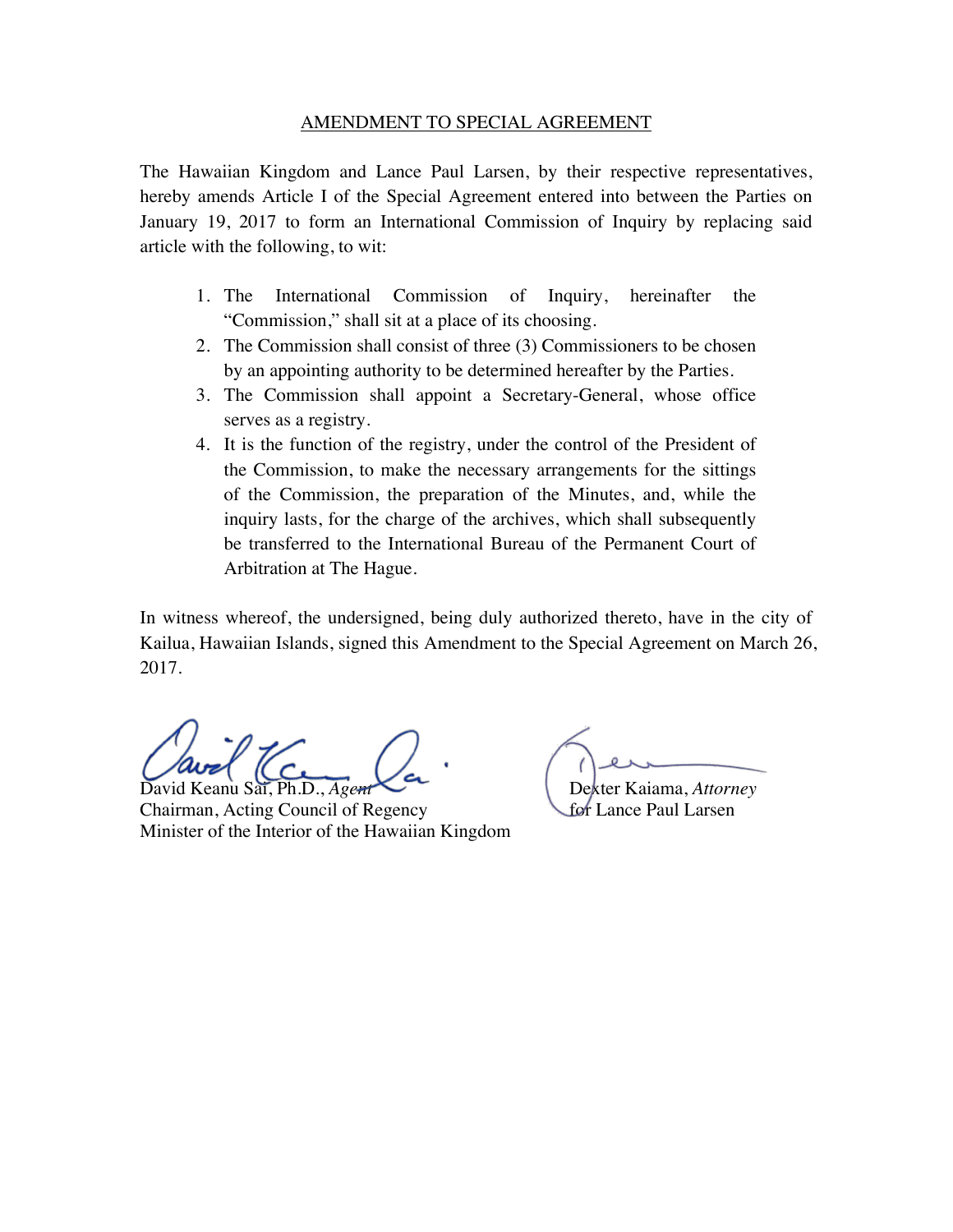The Hawaiian Kingdom and Lance Paul Larsen, by their respective representatives, hereby amends Article I of the Special Agreement entered into between the Parties on January 19, 2017 to form an International Commission of Inquiry by replacing said article with the following, to wit:

- 1. The International Commission of Inquiry, hereinafter the "Commission," shall sit at the city of Honolulu, Hawaiian Kingdom.
- 2. The Commission shall consist of three (3) Commissioners to be chosen by the Parties.
- 3. The Commission shall appoint a Secretary-General, whose office serves as a registry.
- 4. It is the function of the registry, under the control of the President of the Commission, to make the necessary arrangements for the sittings of the Commission, the preparation of the Minutes, and, while the inquiry lasts, for the charge of the archives, which shall subsequently be transferred to the International Bureau of the Permanent Court of Arbitration at The Hague.

In witness whereof, the undersigned, being duly authorized thereto, have in the city of Honolulu, Hawaiian Kingdom, signed this Amendment to the Special Agreement on October 5, 2017.

Chairman, Acting Council of Regency for Lance Paul Larsen Minister of the Interior of the Hawaiian Kingdom

David Keanu Sai, Ph.D., *Agent* **Dexter Kaiama**, *Attorney*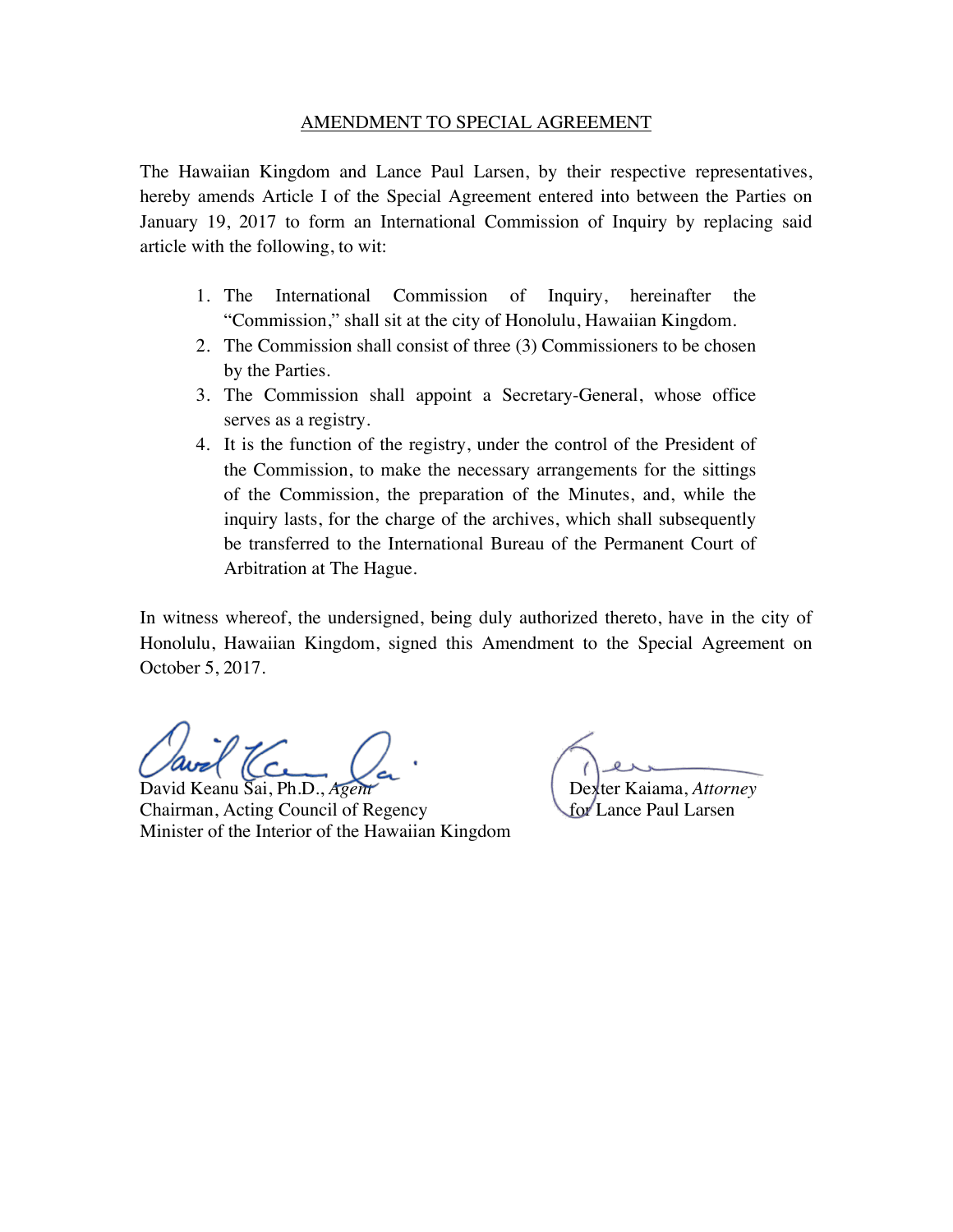The Hawaiian Kingdom and Lance Paul Larsen, by their respective representatives, hereby amends Article III of the Special Agreement entered into between the Parties on January 19, 2017 to form an International Commission of Inquiry by replacing said article with the following, to wit:

The Commission is requested to determine: *First*, what is the function and role of the Government of the Hawaiian Kingdom in accordance with the basic norms and framework of international humanitarian law; *Second*, what are the duties and obligations of the Government of the Hawaiian Kingdom toward Lance Paul Larsen, and, by extension, toward all Hawaiian subjects domiciled in Hawaiian territory and abroad in accordance with the basic norms and framework of international humanitarian law; and, *Third*, what are the duties and obligations of the Government of the Hawaiian Kingdom toward Protected Persons who are domiciled in Hawaiian territory and those Protected Persons who are transient in accordance with the basic norms and framework of international humanitarian law.

In witness whereof, the undersigned, being duly authorized thereto, have in the city of Honolulu, Hawaiian Kingdom, signed this Amendment to the Special Agreement on October 7, 2017.

David Keanu Sai, Ph.D., *Agent*<br>
Chairman, Acting Council of Regency<br>
for Lance Paul Larsen Chairman, Acting Council of Regency Minister of the Interior of the Hawaiian Kingdom